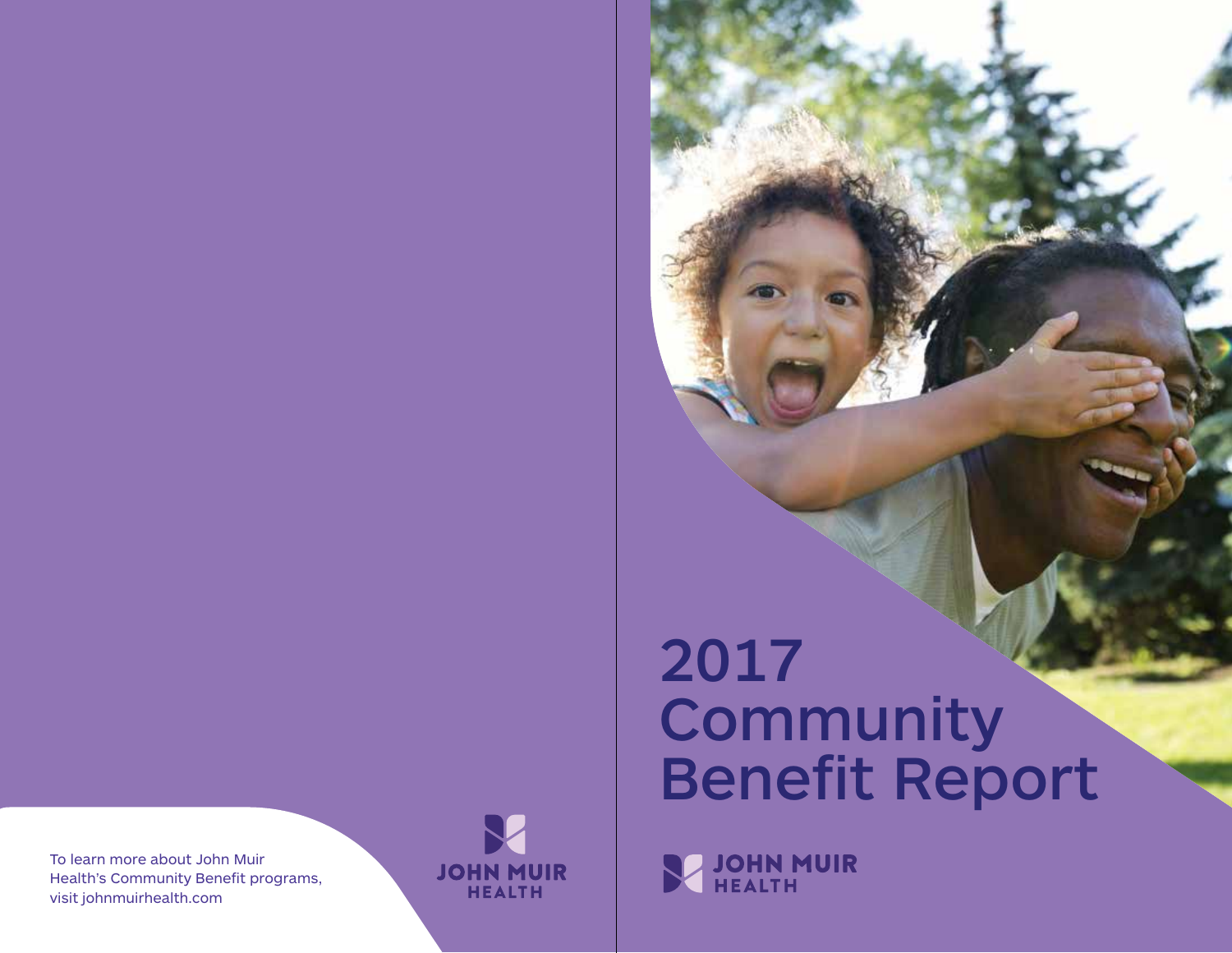Our support is woven into the fabric of the communities we serve.

Dear Community,

John Muir Health prides itself on many things, from top quality rankings for our team-based care to our partnerships with other leading health care organizations, including UCSF Health, Tenet/San Ramon Regional Medical Center and Stanford Children's Health.

We are equally proud of our diverse programs, collaborations and contributions that help to improve access to health care and the overall health of the most vulnerable residents in our community. As a not-for-profit, community-based health system, addressing community needs is rooted in our values. Many of our physicians, nurses, staff and volunteers serve the community well beyond their time at work. Our support and many partnerships are woven into the fabric of the communities we serve.

Overall, in 2017, we contributed \$125,622,038 to our Community Benefit activities, with 93% going specifically towards those facing barriers to health and wellness. These are much more than numbers. We are continually assessing the effectiveness of our programs to ensure they are having the intended impact. Each program provides direct benefits to individuals and families, and leads to a healthier community.

The stories in this report take you from a revitalized playground in Bay Point, to the kitchen table of a grateful 92-year-old Caring Hands recipient. You will also meet a Concord woman whose life changed when her bilingual community health worker taught her how to manage her diabetes. All of these examples highlight the difference we are making, as we strive to fulfill our mission: improving the health of the communities we serve with quality and compassion.

Cal Knight

President and CEO, John Muir Health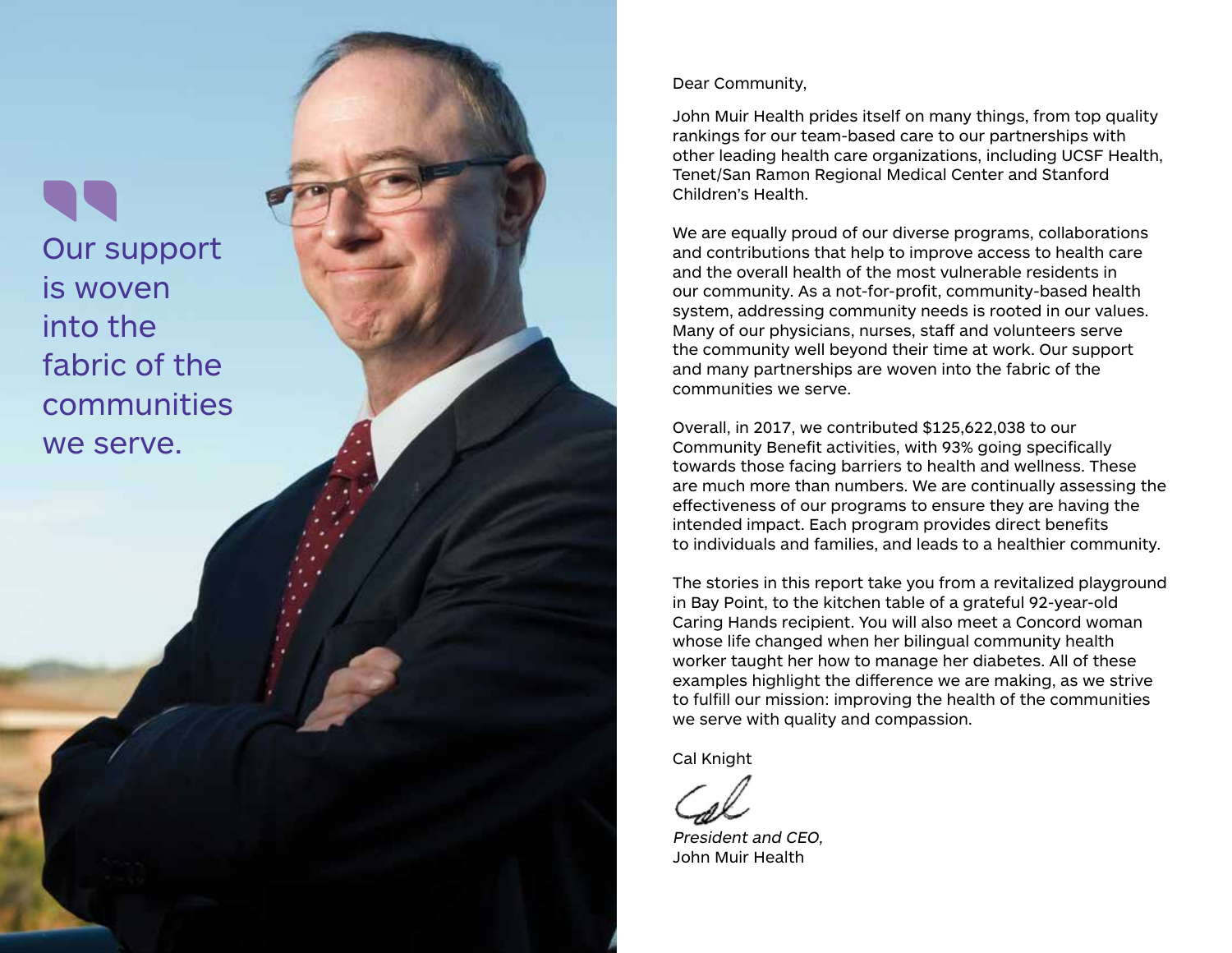#### 2017 Contributions

| <b>Community</b><br><b>Benefit</b><br><b>Breakdown</b><br><b>John Muir Health's</b><br><b>Community Benefit</b><br>contributions focus on<br>improving the health<br>and wellness of our<br>communities.<br><b>Total Community Benefit Contributions</b><br>\$125,622,038<br>\$114,924,310<br>\$105,040,000<br>\$121,748,257<br>\$79,514,000<br>\$101,508,353<br>\$87,069,000<br>2011<br>2012<br>2014<br>2013<br>2015<br>2016<br>2017 | \$102,495,453 | Unpai<br>$\cdot$ The<br>rec                                              |
|---------------------------------------------------------------------------------------------------------------------------------------------------------------------------------------------------------------------------------------------------------------------------------------------------------------------------------------------------------------------------------------------------------------------------------------|---------------|--------------------------------------------------------------------------|
|                                                                                                                                                                                                                                                                                                                                                                                                                                       | \$6,897,698   | <b>Healt</b><br><b>Subsi</b><br>$\cdot$ Hos<br>$\cdot$ Par<br>$\cdot$ We |
|                                                                                                                                                                                                                                                                                                                                                                                                                                       | \$5,875,442   | Charit<br>$\cdot$ Car<br>for                                             |
|                                                                                                                                                                                                                                                                                                                                                                                                                                       | \$5,819,144   | <b>Healt</b><br>& Res<br>$\cdot$ Far<br>· Inte<br>$\cdot$ Gov            |
|                                                                                                                                                                                                                                                                                                                                                                                                                                       | \$2,693,829   | In-Kin<br>$\cdot$ Cor<br>$\cdot$ Fac<br>• Dis                            |
|                                                                                                                                                                                                                                                                                                                                                                                                                                       | \$1,840,472   | John I<br>· Sur                                                          |

**Unpaid Costs of Medi-Cal**  e difference in cost of care and payments received from Medi-Cal **h Improvement Programs & Subsidized Health Services** spital-based programs rtnerships with nonprofit organizations llness education ty Care re provided for free or at reduced prices low income populations **h Professions Education & Research** • Family Medicine Residency Program ernships vernment-funded research **In-Kind & Financial Contributions**  mmunity organization sponsorships cility space aster relief **Muir Community Health Fund** • Supporting organization of John Muir Health • Program support for community-based health centers and nonprofit organizations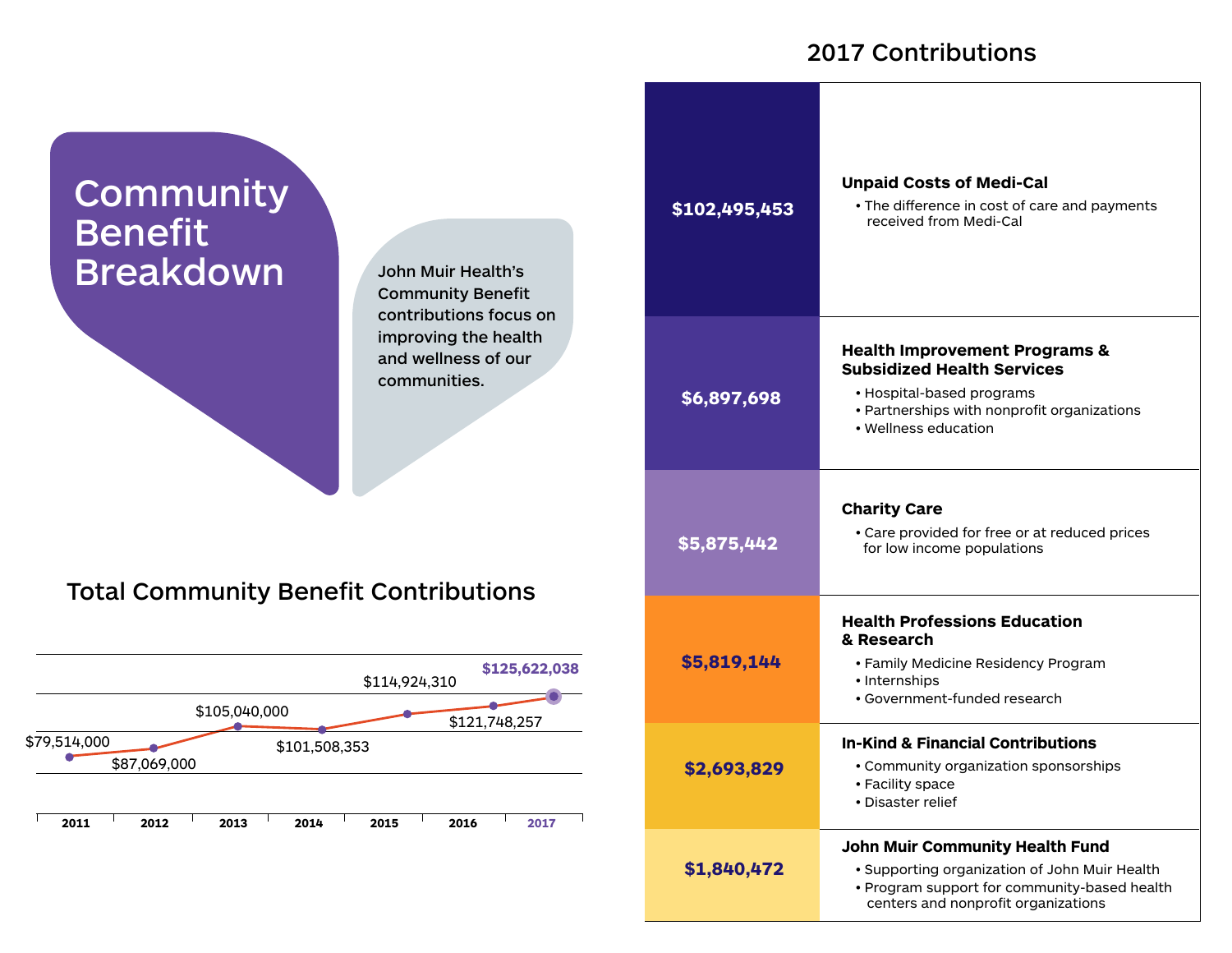# The ABC's of **Community Health Needs**

Our Community Health Needs Assessment, informed by input from stakeholders in the community, guides our work and strategy to meaningfully improve the lives of vulnerable populations. Our Community Benefit programming for 2017-2019 focuses on the following three priority areas:

**A**ccess to care, including primary and specialty care **B**ehavioral and mental health services **C**hoices involving healthy eating and active living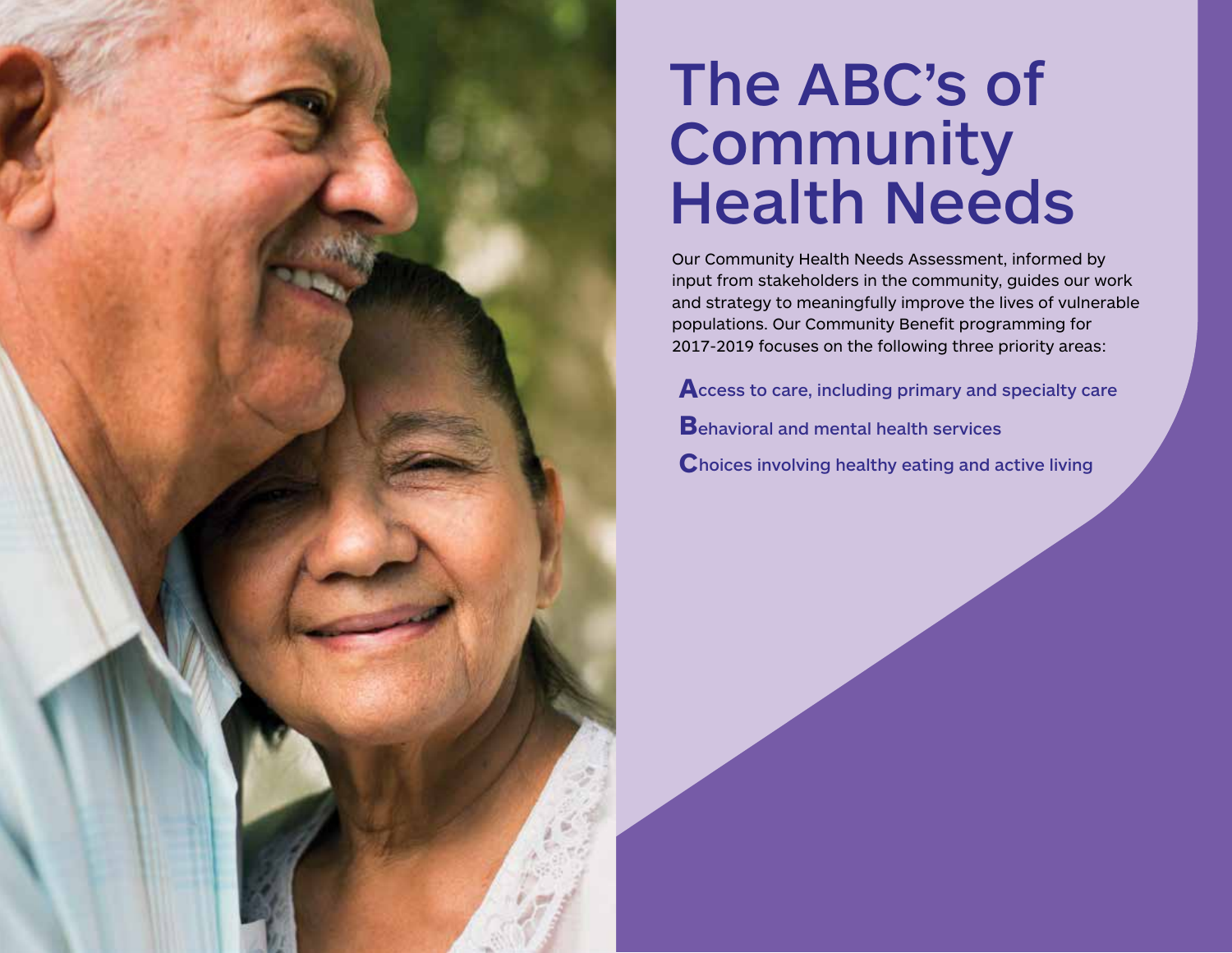# Our **Community** Benefit Programs

One of the ways that John Muir Health provides Community Benefit is through partnerships with community-based nonprofit organizations and through internal health system departments that focus their work on serving low income and uninsured individuals.

Programs focus 100% of services on vulnerable populations, who are economically disadvantaged, experience evidence-based disparities in health outcomes and encounter significant barriers to care.

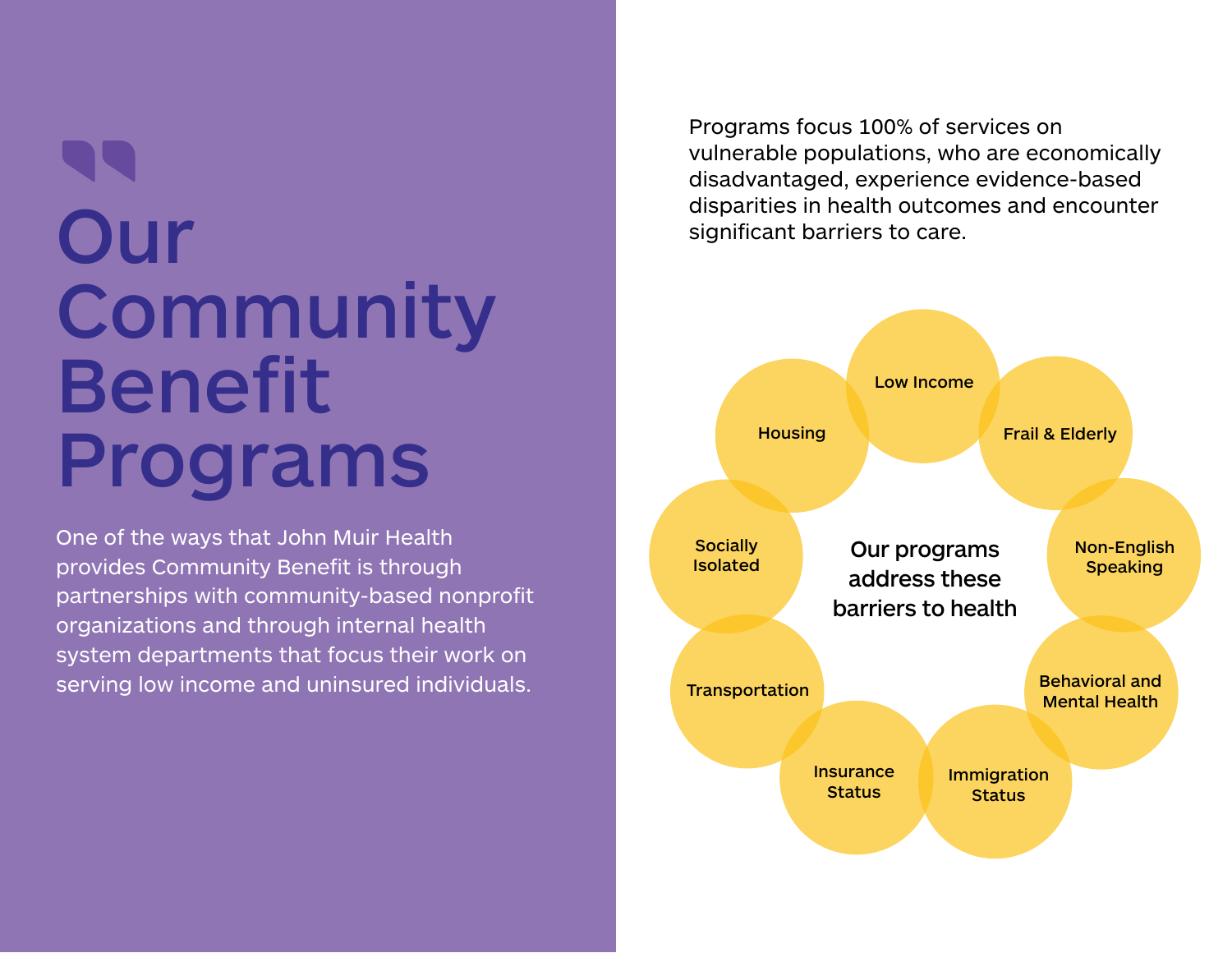### Our Community Benefit Partnerships & Programs

#### Community Partnerships

Contra Costa CARES - primary care coverage for uninsured

Contra Costa Health Services - Healthcare for the Homeless, Mobile Health Clinic, Mobile Dental Clinic, Respite Center for the Homeless

Contra Costa Unified School Districts and De La Salle Academy – Community School Nurse Program

La Clínica de la Raza - Diabetes Services, Mobile Dental Clinic and Specialty Care Program

Lifelong Medical Care - Mobile Dental Clinic

Meals on Wheels of Diablo Region - Fall Prevention Program

Operation Access - outpatient surgical and specialty care

Village Community Resource Center - Mobile Health Clinic

Contra Costa Health Services Respite Center for the Homeless

Monument Impact - Positive Minds in Action (Mentes Positivas en Acción) Promotores Program

One Day At a Time – Beyond Violence

Putnam Clubhouse – behavioral health support services

RYSE Youth Center – Beyond Violence

Food Bank of Contra Costa and Solano

Healthy and Active Before 5 – healthy eating and active play for children

#### John Muir Health-Led Programs

Caring Hands Volunteer Caregivers & Senior Transportation Program

Community School Nurse Program

Every Woman Counts Breast Cancer Screening Program

Lung Cancer Screening Program – Clinical Research

Medication Assistance Program – Senior Services

Mobile Health Clinic

Patient Navigator – Senior Services

Ronald McDonald Mobile Dental Clinic and Dental Collaborative of Contra Costa

Specialty Care Program

Beyond Violence – Trauma Services

Complex Community Care Coordination – Social Services

Diabetes Services – Health Education

Senior Services – Health Education

Wellness Services – Health Education and Support Services

#### **LEGEND**

Access to care, including primary and specialty care

Behavioral health and mental health services

Choices involving healthy eating and active living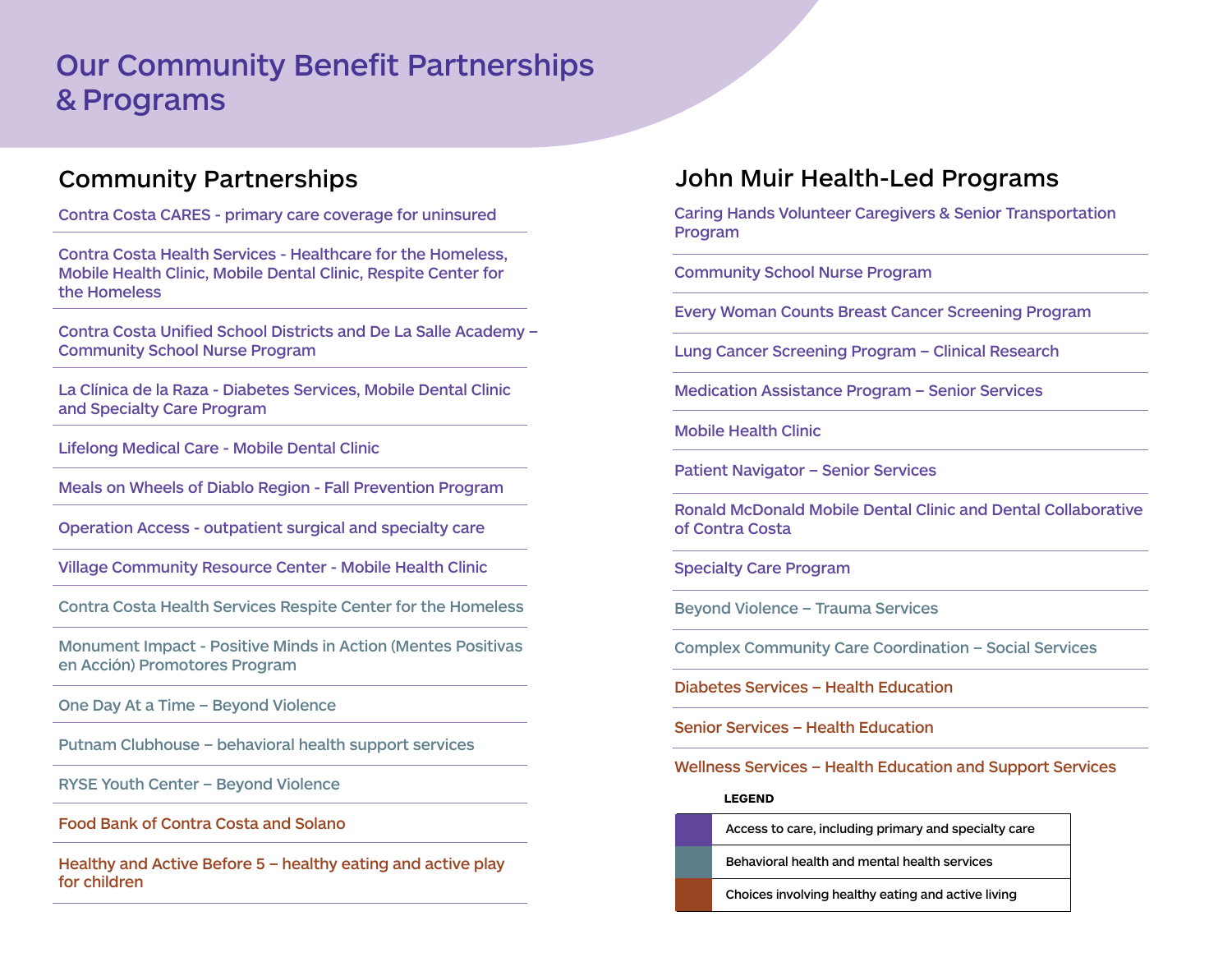# Healthy and Active Before 5

The whole public health field is moving away from putting the onus on individuals. We work with schools, clinics, religious institutions, and other organizations, aiming to pass internal policies that support better health and community change.

– Ali Uscilka Director, Healthy and Active Before 5

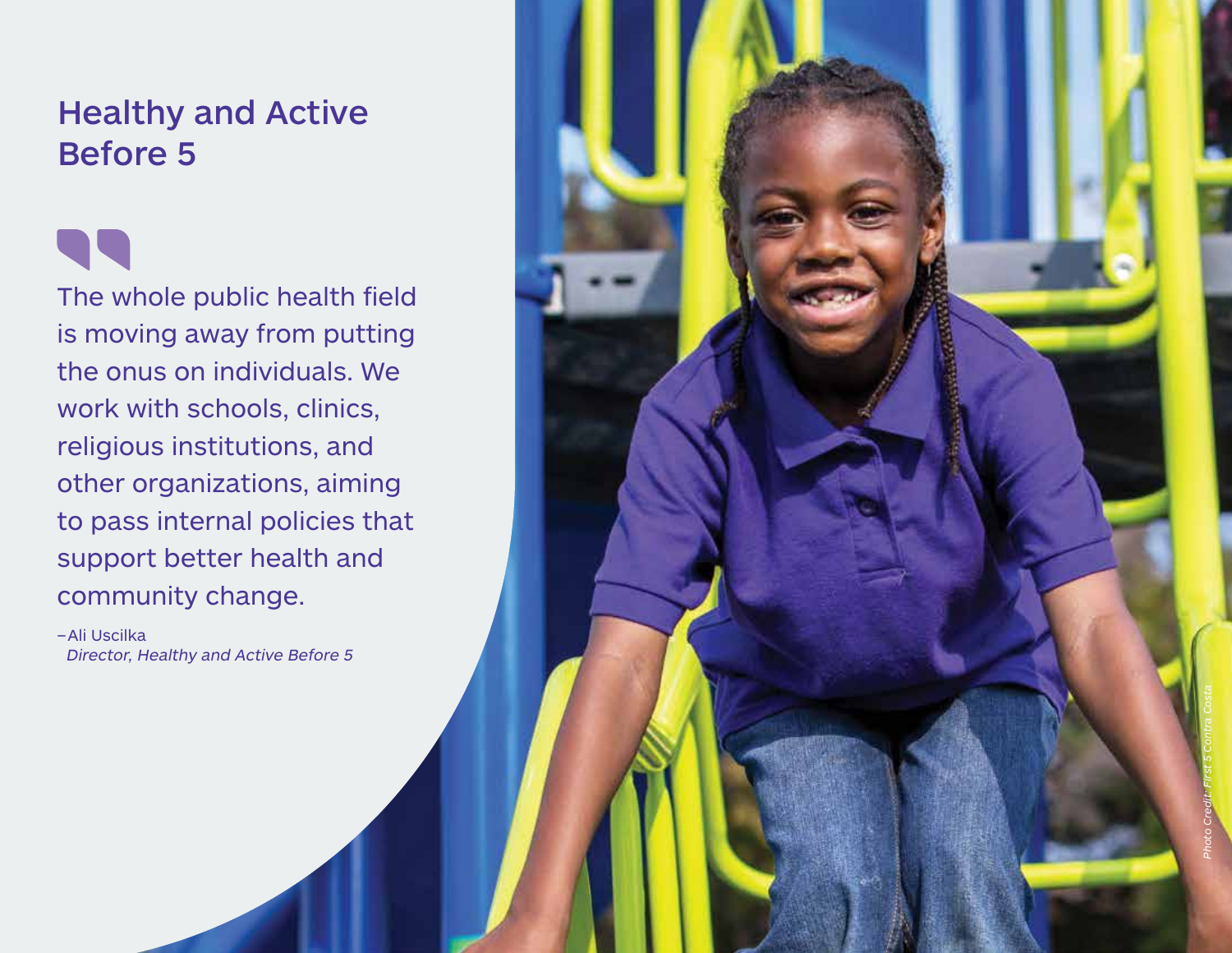## Healthy and Active Before 5

Grassroots Partnerships that Revitalize Parks and Encourage Healthy Changes for Kids

Remember how great it felt to play at your neighborhood park when you were young – climbing favorite structures, or chasing friends on the grass? What if your neighborhood park, however, had damaged equipment, broken glass, and no restrooms or water fountains? For some kids in Contra Costa County, that is their reality.

"Health experts agree that children should have 60 minutes of activity per day, but due to stark inequities in neighborhood parks, many kids fall short of that in Contra Costa County," says Ali Uscilka, Director of Healthy and Active Before 5 (HAB45), one of John Muir Health's Community Benefit partner organizations. "Social determinants of health, including good nutrition and physical activity, are so important to efforts to prevent or reduce childhood obesity in our area."

She adds, "To combat structural barriers that threaten healthy development of very young children, we focus on building these strong community partnerships." John Muir Health and several other key players, including First 5 Contra Costa, Head Start, La Clínica de la Raza and Contra Costa Health Services are part of the core team, working hard on collective impact with the goal of sustained change.

#### **Improving Playgrounds: Grassroots Efforts**

To "benchmark" the condition of local playgrounds, HAB45 and its partners at First 5 Contra Costa and the East County Regional Group recently dispatched groups of East County residents to take a close look at the condition of Bay Point parks. More than 40 adults and 14 children piled into vehicles to survey nine sites. They found the parks to be in need of attention: only one had a functional bathroom or water fountain. Broken play equipment, holes in fences, and insufficient lighting were frequently noted on survey forms. These neighborhood resources needed work, though many had great potential.

Working in partnership, and with leadership from residents, the community groups have already made impressive changes. More than \$2.5 million in funding has been secured for park

improvements, with several priority parks re-opened, or under construction. The benefits to the community are immediate. One mother described her local park as "our second home."

Beyond work on the parks, through HAB45, John Muir Health is helping to springboard broader policy changes, such as improving county agencies' food practices and actions to promote a healthy lifestyle.

"In efforts to improve childhood health, the whole public health field is moving away from putting the onus on individuals. We work with schools, clinics, religious institutions, and other organizations, aiming to pass internal policies that support better health and community change. This includes serving more healthy food, and even adding physical activities at meetings," says Uscilka. "We are changing cultural norms – changing what parents expect."

Stephanie Merrell, Director of Community Health Improvement at John Muir Health, who sits on the Executive Board for HAB45, says that "Since 2011, we have been active partners, and can celebrate many victories. We have seen passage of 71 policies adopted by Contra Costa County agencies, reaching approximately 23,000 children and 24,000 adults. This demonstrates how partnerships create greater reach. As a not-for-profit health system, we love partnering to make an important difference in the communities we serve – helping families stay healthier throughout their lives."

#### **Sustaining Change**

"Creating meaningful, sustainable change in a community really is a long game," says Uscilka. "It doesn't end with a ribbon cutting. John Muir Health knows this, and works with us to respond to the longterm community needs."

She adds, "Our funding from John Muir Health, and this reliable degree of sustainability, has allowed us to be successful. We still have a lot to do. Our color-coded map of playgrounds, for instance, shows lots of red and orange parks that still need a lot of work. Green parks are the great ones. What if the whole county had green parks?"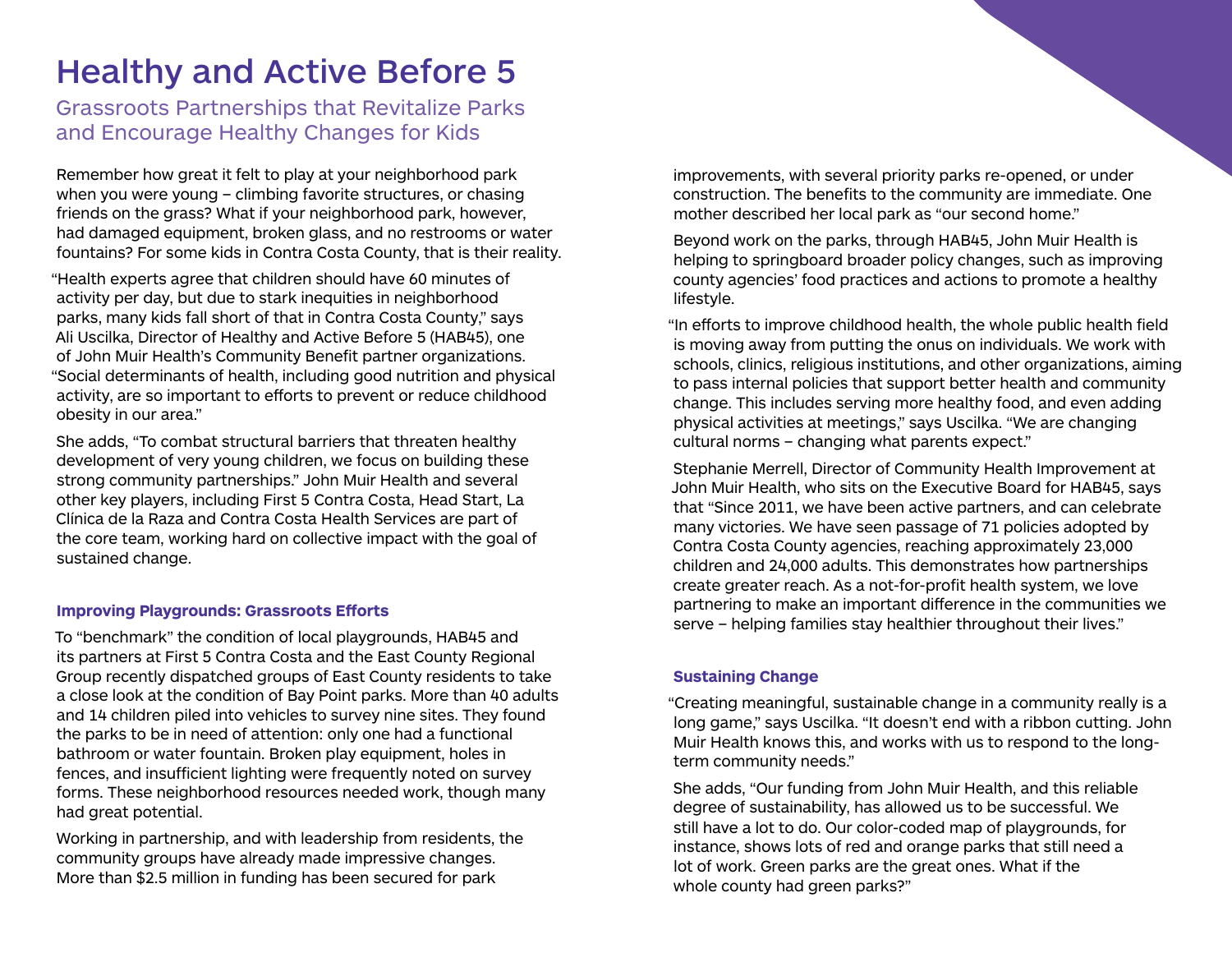## Community Health Education

In 2017, John Muir Health provided **1,932** wellness and prevention classes, support groups, education seminars and community events. Some highlights include:

# People Reached Through Health Education

Community Health Education resources focusing on wellness and prevention were provided to **55,989** individuals, who represent patients, the underserved and broader communities.



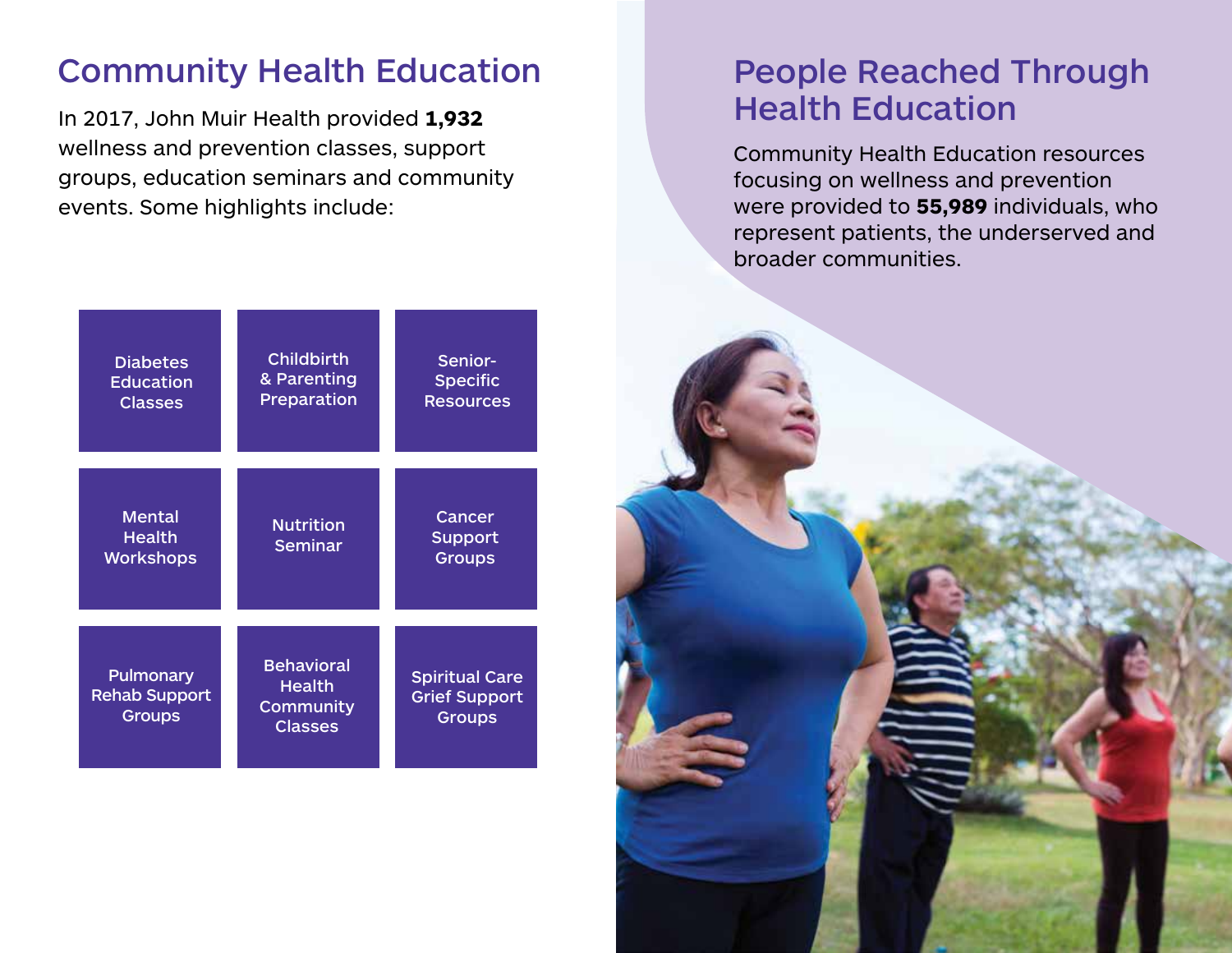

## John Muir Health Diabetes Services

Our work with La Clínica is a great example of a joint partnership. Reaching a wide audience in need of services in Spanish is immensely helpful to the communities we serve.

– Gayle Curto RN, Certified Diabetes Educator and Unit Supervisor, Diabetes Services at John Muir Health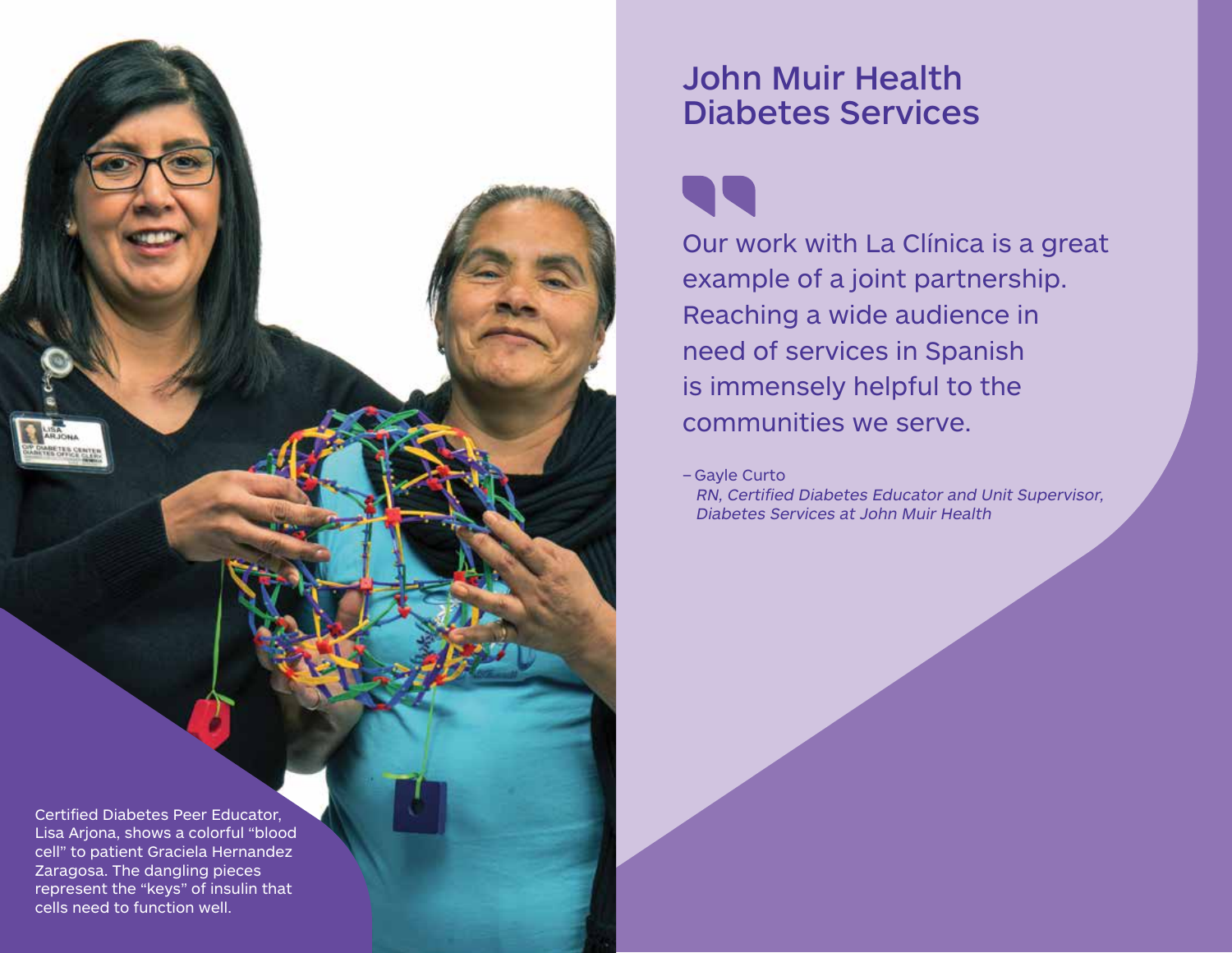## John Muir Health Diabetes **Services**

#### Teaching How to Balance Life with Diabetes

Concord resident Graciela Hernandez Zaragosa knew that diabetes ran in her family, so she got regular blood tests, just in case. At a visit to La Clínica de la Raza, her blood sugar level had soared to 300 – very high – so she was referred to the Diabetes Education Empowerment Program. The program was offered in partnership with John Muir Health's Diabetes Services and La Clínica de la Raza to provide coordinated, evidence-based diabetes education.

Through the program, conducted in Spanish, Graciela learned to reduce the amount of carbohydrates she got from bread and tortillas, add more vegetables to her diet and control her portions. She also learned that walking helps to reduce her blood sugar.

"The class has definitely helped me. I am reading labels for salt, sugar, carbs and fat, and I use vegetable oil now," she says. The changes benefit her family, too.

Graciela has successfully reduced her A1C, or long-term average blood sugar level. She is confident that she can now handle her blood sugar highs and lows. And, as an unexpected dividend, she gained new friendships with other program participants.

#### **A Community Health Worker Approach Makes the Difference**

Graciela's Certified Peer Educator from John Muir Health Diabetes Services, Lisa Arjona, clearly gets heartfelt satisfaction from her work. "I care about my patients, and I feel I am doing something very important, helping them make these changes, even an inch at a time," she says. Arjona uses visual aids for teaching, including a pancreas-shaped pillow with small fuzzy beads that represent insulin. The healthy side of the pancreas has many insulin beads indicating a normal amount of insulin cells, while the other side of the pancreas has a limited number of insulin beads, indicating type 2 diabetes. The graphic depiction shows quickly what is happening in the body, and these types of visual aids get positive reactions from her class participants.

According to Gayle Curto, RN, Certified Diabetes Educator and Unit

Supervisor for Diabetes Services at John Muir Health, "Our work with La Clínica is a great example of a joint partnership. Reaching a wide audience in need of services in Spanish is immensely helpful to the communities we serve. Participants can gain insight about their blood sugar management through this program and in turn, lead healthier lives."

#### **Spreading the Word in the Community**

For the broader community, Diabetes Services is a visible presence at local health fairs, emphasizing early detection of diabetes for those at risk, as well as prevention. During November's National Diabetes Awareness Month, Diabetes Services hosts Diabetes Dialogue lectures in English and Spanish on various facets of diabetes management, including eye care, foot care, heart health and kidney health. Since 1988, Diabetes Services continues to be recognized by the American Diabetes Association for following the National Standards for Diabetes Self-Management Education.

Healthy cooking demonstrations in Contra Costa County schools are a fun way to motivate younger audiences, and lectures and workshops are also held in partnership with local organizations such as RotoCare, De La Salle Academy, La Clínica de la Raza, and the Center for Human Development.

In 2018, John Muir Health received new funding from the Song-Brown program of the California Healthcare Workforce Policy Commission to help establish integrated behavioral health diabetes group sessions in medically underserved areas. Sessions, which are free and open to the community, are held at La Clínica de la Raza and conducted in Spanish.

As Graciela says, "I would tell other people who get diabetes to take action early. Get a little education, and use the tools to take good care of yourself."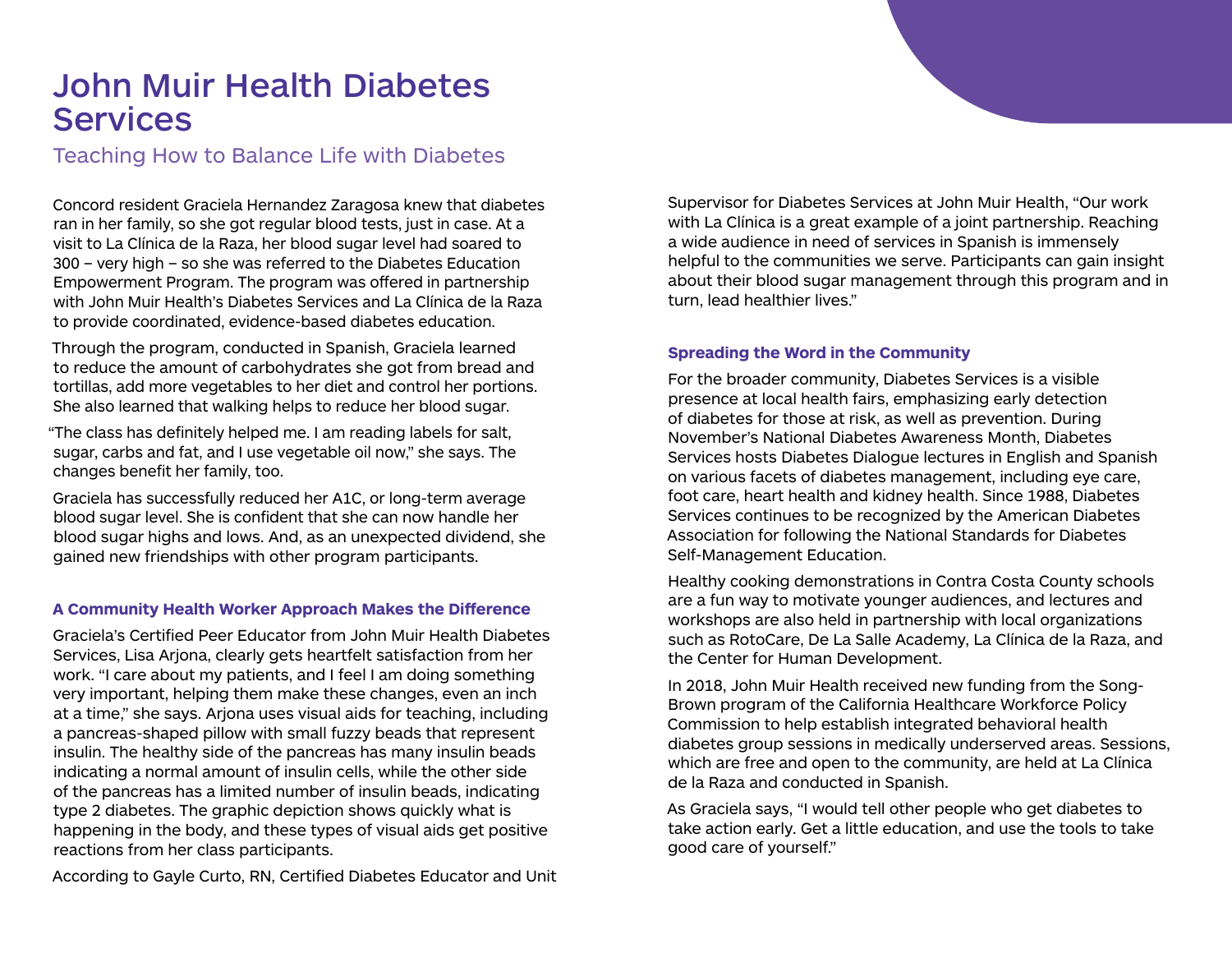# Financial and In-Kind **Contributions**

John Muir Health contributes financial support to community organizations to help bolster their work in the community. In 2017, John Muir Health contributed **\$2,693,829** towards this effort. All financial sponsorships are aligned with our community benefit strategies. The health system also provides in-kind services by offering facility space for use by community groups and donations of food and supplies to the broader community.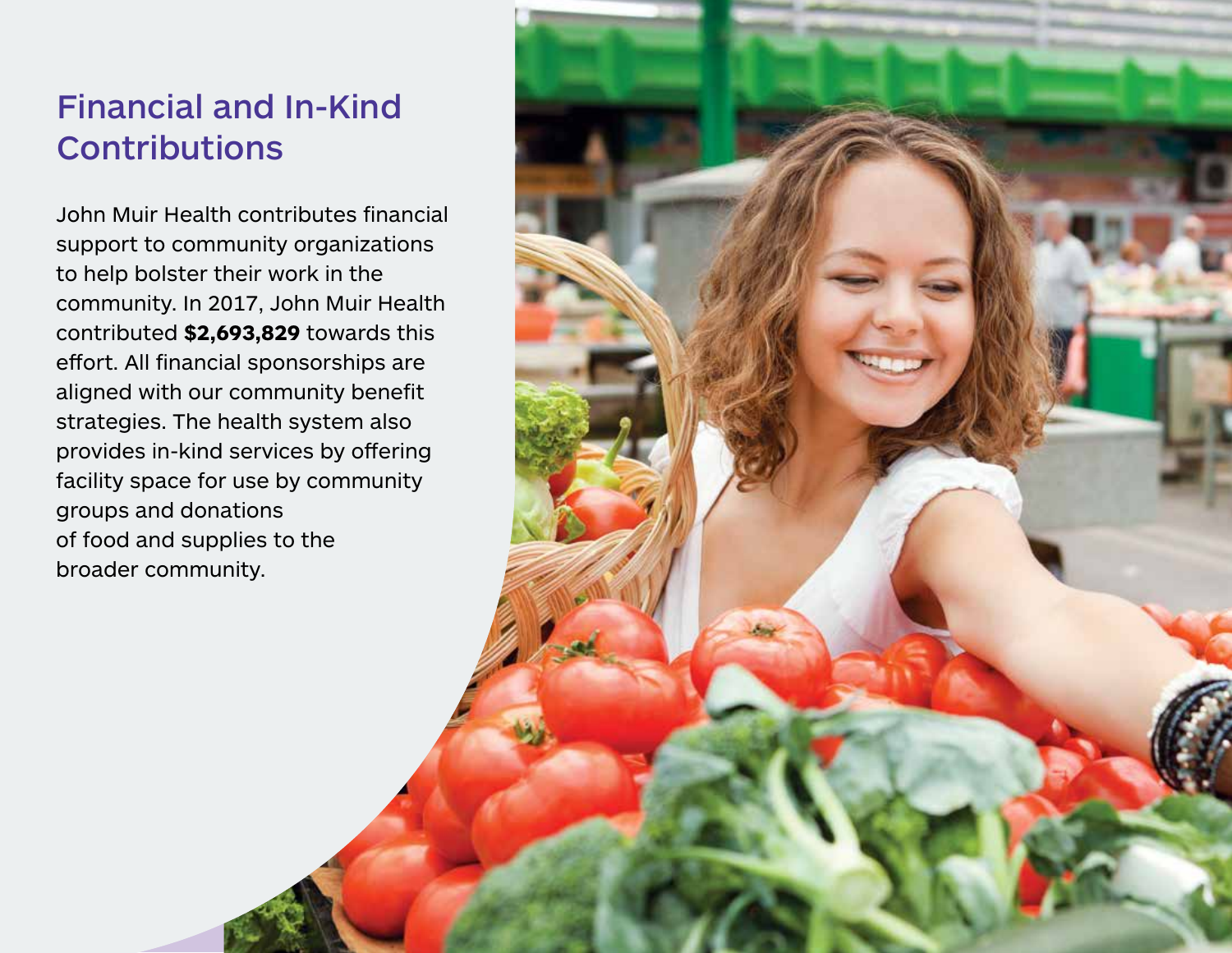## The Caring Hands Volunteer Caregivers Program

The program reaches seniors who may feel they have been forgotten. The depth of the conversation is amazing. They share the intensity of their life experiences beyond what a movie would portray. It enriches us both.

– Carl Kimmel, Volunteer Driver for Caring Hands

> Anna Raefield, 92, with Caring Hands volunteer Ann Sussman, discuss a play they attended together recently.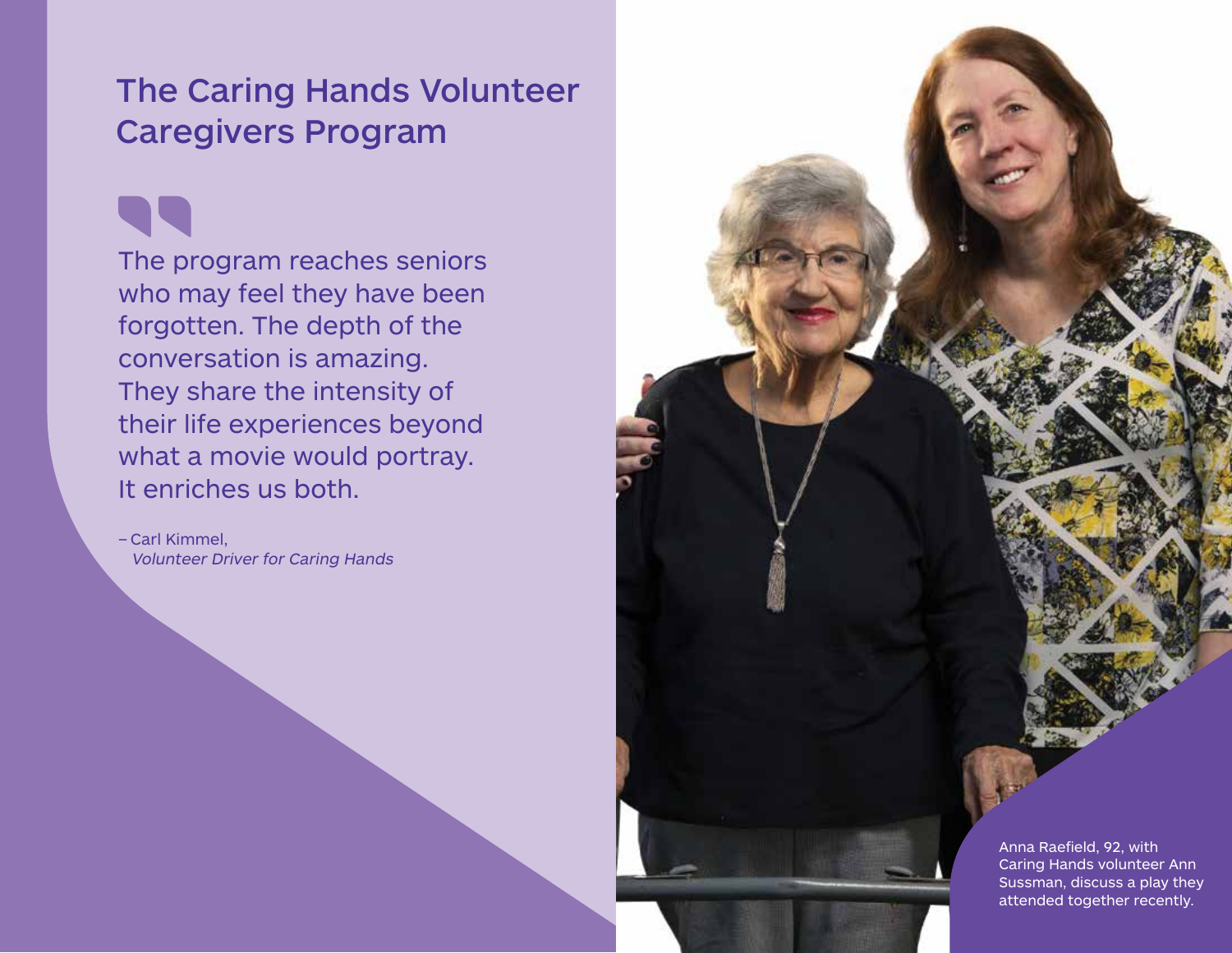# The Caring Hands Volunteer Caregivers Program

Community Heroes

The Caring Hands Volunteer Caregivers Program (Caring Hands) helps local senior residents age independently in their own homes. The program matches frail or isolated seniors with community volunteers, who offer companionship, support with errands and transportation to appointments. For over 18 years, Caring Hands has improved the lives of seniors and is one of John Muir Health's signature Community Benefit programs.

"The results are remarkable. Week after week, you see volunteers who open their hearts and are happy to assist a senior in need, and you hear from seniors, 'My volunteer is my angel' and 'I would be lost without my volunteer's assistance," says Maria Amadea, Manager of Caring Hands.

She adds, "The Caring Hands bonds that develop are touching, and it is clearly a two-way street. Many volunteers feel that the connection has enormous value in their lives. Caring Hands embodies a culture of compassion and quality, key values of John Muir Health."

In 2017, Caring Hands volunteers collectively provided nearly 16,000 hours of assistance and companionship to 403 seniors.

#### **Transforming the Cycle of Loneliness**

The program has two components: the first is a one-to-one match weekly program, in which a volunteer provides long-term support and assistance to a senior. This may include help with transportation and an escort to medical appointments, as well as assistance with errands, friendly phone calling, light household tasks and respite care to give a break to a family member.

The second is the Senior Transportation Program, which provides one-way assistance rides to seniors who may not need ongoing weekly assistance. In 2017 alone, nearly 7,500 rides to medical appointments and other destinations were provided.

Carl Kimmel and his wife Donna of Walnut Creek have been volunteers for 17 years. They love to step in when others need

help. "This program reaches seniors who may feel they have been forgotten. They are grateful and eager to share their experiences. The depth of the conversation is amazing. They share the intensity of their life experiences beyond what a movie would portray. It enriches us both."

#### **It's a Match**

One current volunteer/senior match pairs Anna Raefield, age 92, of Concord with Ann Sussman, a mom whose part-time schedule allows her time to volunteer.

According to Anna, "It's a special day when Ann comes. I live in the house by myself, by choice. I don't have a car, so Ann takes me to the doctor. I feel that I have found a family member outside my own family. There is both help and laughter."

Anna continues, "We share comfort and advice, and she helps me to do the things I cannot do. For instance, with macular degeneration, I can't see as well as I did. I can ask Ann, 'what does this say?' We have a lot of the same taste in food – pasta! And we talk about her children and my grandchildren."

Sipping tea at Anna's kitchen table, Ann Sussman agrees that the program has created an extended family for them. "The ability to help someone, to have an inter-generational connection, is so important. My own mother passed years ago, and Anna is someone that I visit and worry about. So much of our lives are divided between work and our immediate families. Caring Hands partnerships expand beyond that. It's just a joy."

"I get back way more than I give," she adds. "I tell people, if you open yourself to the opportunity, it will reward you in many ways you won't realize until you do it." Recently, a friend also signed up as a Caring Hands volunteer.

"The need is tremendous," adds Maria Amadea, "because we all get older. In fact – aging is booming."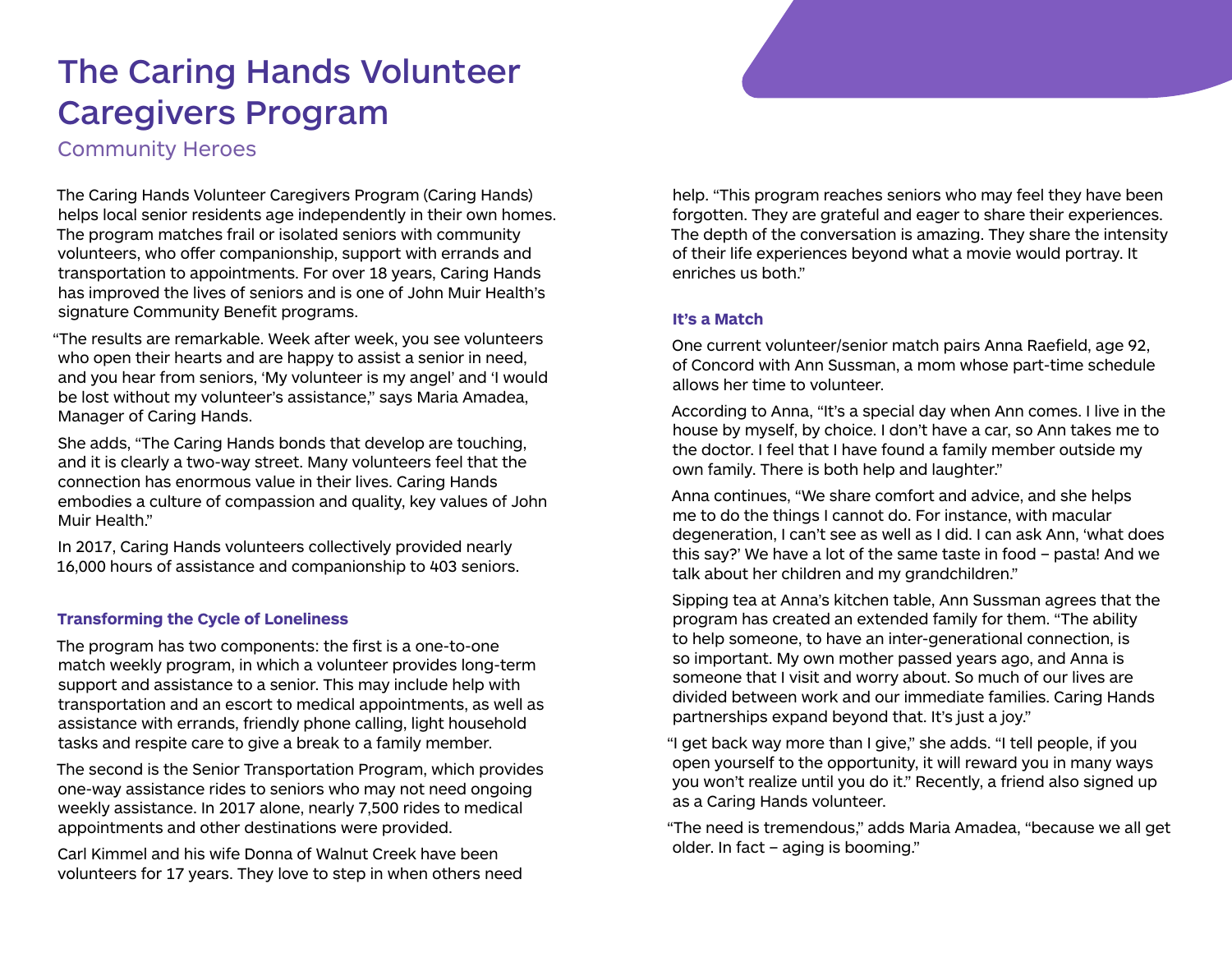## Health Professions **Education**

#### Workforce Development

John Muir Health is committed to supporting the education efforts of health professionals. For example, to highlight, the John Muir Health Family Medicine Residency Program trained eight residents for their first full year of rotations, including a rotation on Vulnerable Population Health. In total for 2017, **1,293 health professionals were trained at John Muir Health**, for a benefit of **\$5,112,463**.

Physicians & Medical Students **146 trained**

Nurses & Nursing **Students 950 trained** Other Health Professional **Education 157 trained**

**Scholarships** & Funding for Professional Education **40 scholarships**

# Research

FAMILY MEDICINE RESIDENCY

Suite 320

John Muir Health supports research that is available to the community. In 2017, John Muir Health contributed **\$706,681** in government-funded clinical and other research studies.